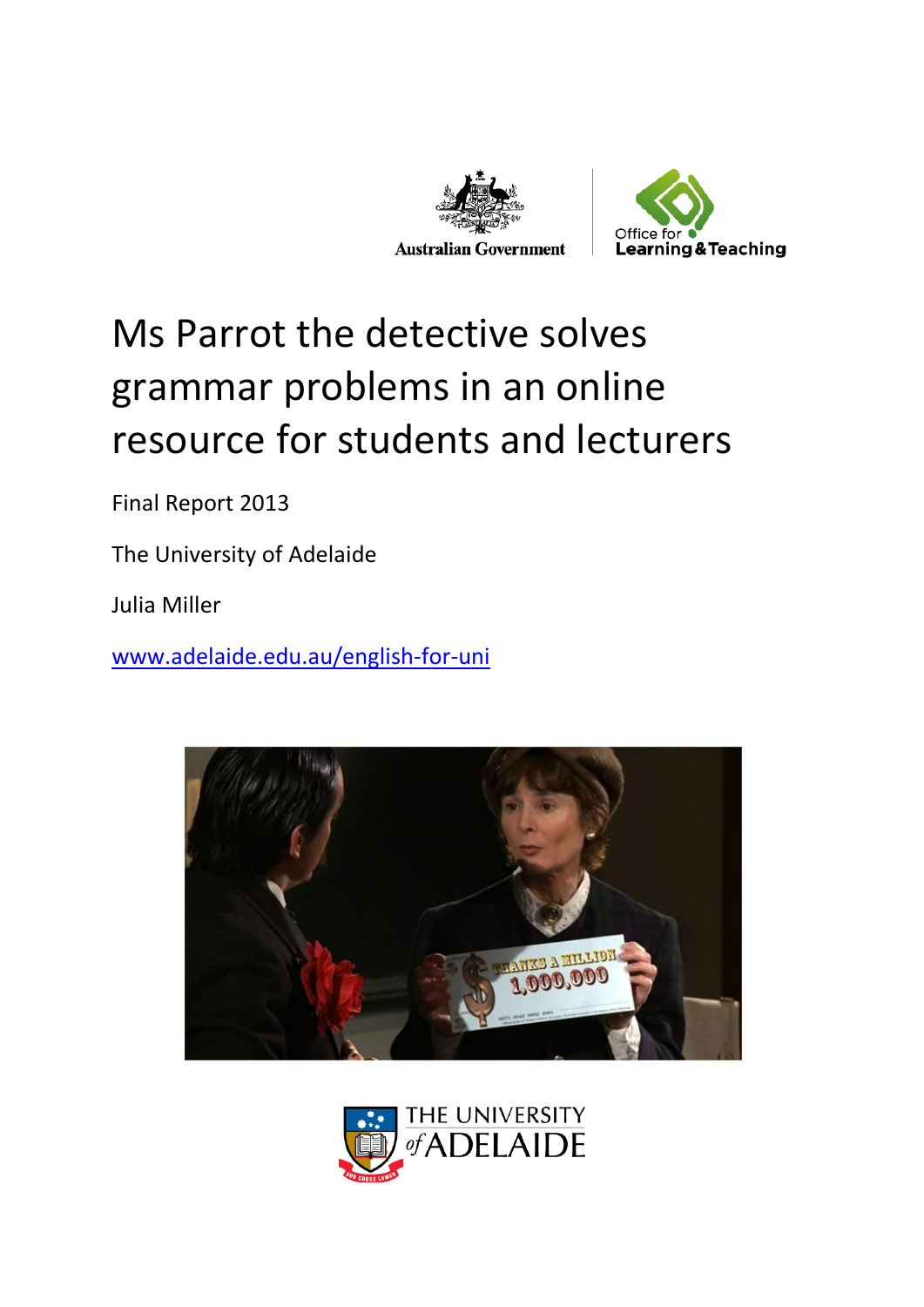Support for the production of this report has been provided by the Australian Government Office for Learning and Teaching. The views expressed in this report do not necessarily reflect the views of the Australian Government Office for Learning and Teaching.



With the exception of the Commonwealth Coat of Arms, and where otherwise noted, all material presented in this document is provided under Creative Commons Attribution-ShareAlike 3.0 Unported License [\(http://creativecommons.org/licenses/by-sa/3.0/\)](http://creativecommons.org/licenses/by-sa/3.0/).

The details of the relevant licence conditions are available on the Creative Commons website (accessible using the links provided) as is the full legal code for the Creative Commons Attribution-ShareAlike 3.0 Unported License [\(http://creativecommons.org/licenses/by-sa/3.0/legalcode\)](http://creativecommons.org/licenses/by-sa/3.0/legalcode).

Requests and inquiries concerning these rights should be addressed to: Office for Learning and Teaching Department of Industry, Innovation, Science, Research, Climate Change and Tertiary Education

GPO Box 9880, Location code N255EL10 Sydney NSW 2001

[learningandteaching@deewr.gov.au](mailto:learningandteaching@deewr.gov.au)

2013

ISBN 978-1-921916-48-9 BOOK ISBN 978-1-921916-49-6 PDF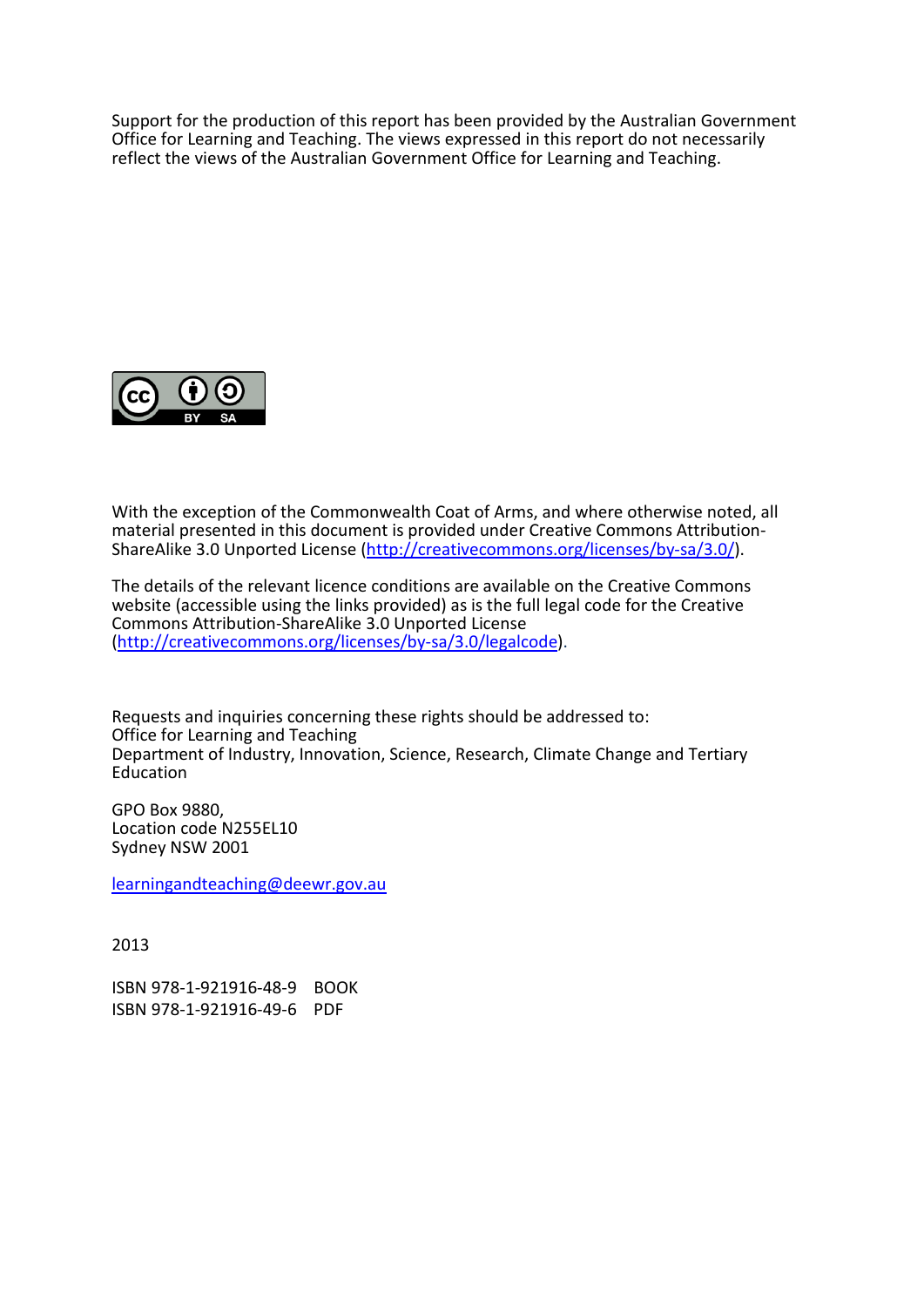#### Acknowledgements

I would like to thank Emma Spoehr of The University of Adelaide's Marketing and Communications group for her help and expertise in setting up the website. I would also like to thank Mike Piper and the team at Piper Films for their professionalism and enthusiasm throughout the filming process, and Joseph Miller for the evocative music which accompanies the video.

I am also very grateful to Dr Fernando-Marmolejo-Ramos for sharing his acting talents in various roles throughout the video, and the students who gave such an enthusiastic contribution to the 'Thanks a Million' game show sequence. Richard Warner and Carolina Bernstein Bengoa also gave impeccable performances in cameo roles during the video game show.

I would also like to thank Professor Tania Aspland and organiser Lea McBride of the School of Education at The University of Adelaide for hosting a red carpet première of the video.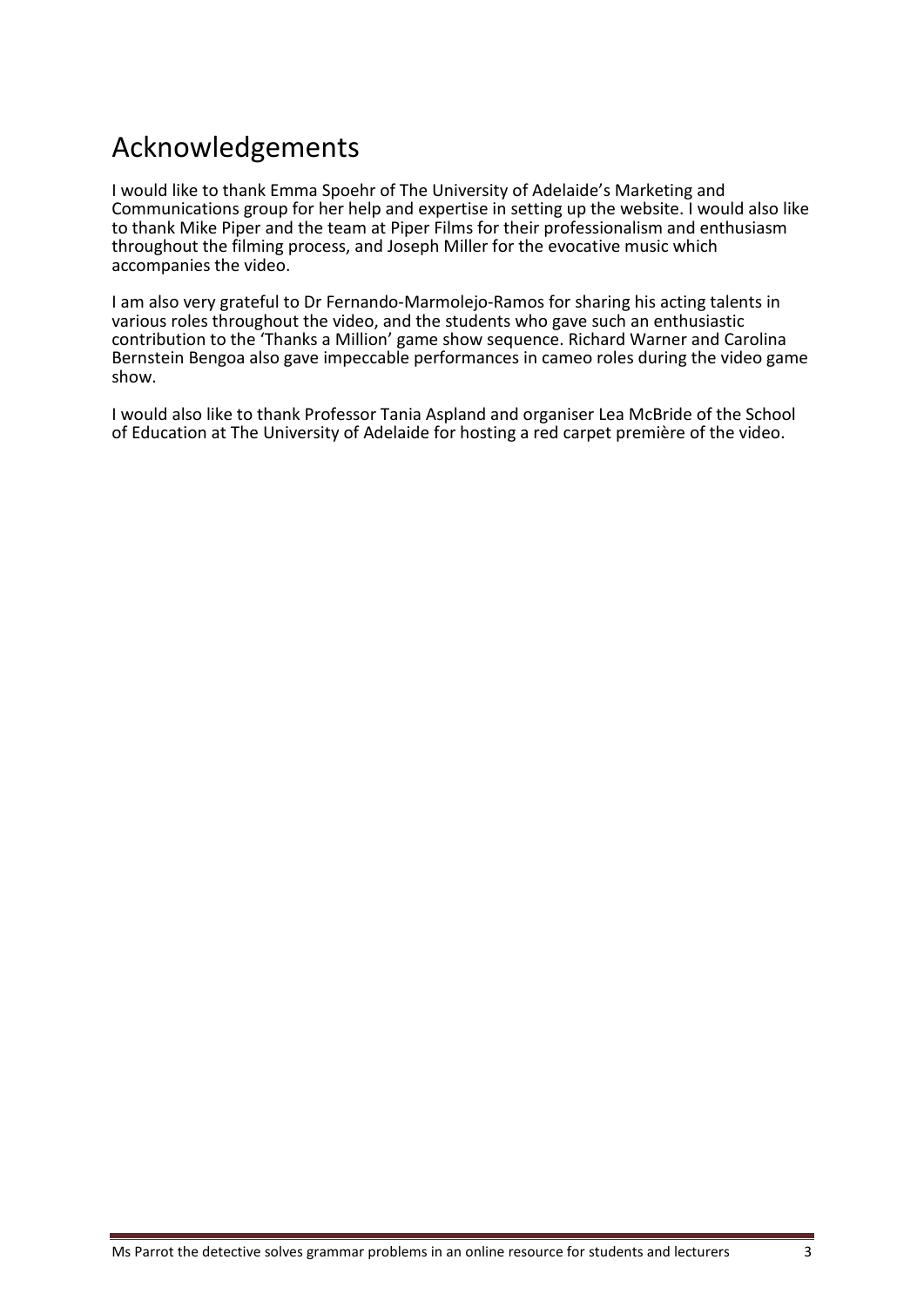# List of acronyms used

- AALL Association of Academic Language and Learning
- EAL English as an Additional Language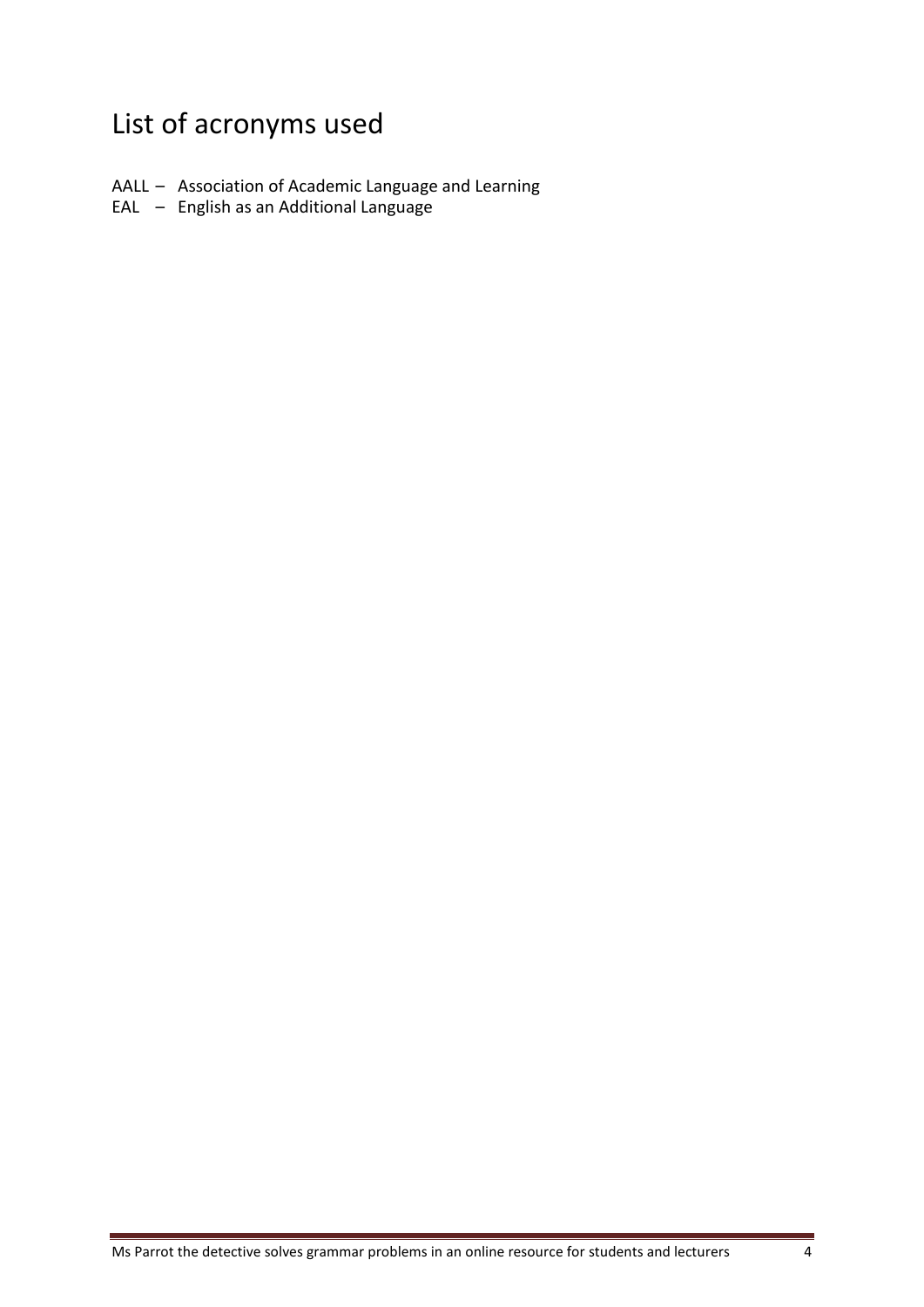#### Executive summary

An Office for Learning and Teaching (OLT) seed fund grant in 2012 allowed the recipient to create a resource to learn and teach the difficult area of the English article system, which research shows to be an especially difficult grammatical item for learners of English as an Additional Language (EAL). The grant was used to fund a professionally filmed video, which has been placed on a newly created website with interactive exercises for students to use independently or for teachers to incorporate into their lessons. The video is based on the story of grammar detective Ms Parrot, who enters a quiz show called 'Thanks a Million' and wins a million dollars to save English grammar. The quiz show includes an international student audience, and the video is humorous and creative. The website is now freely available [\(www.adelaide.edu.au.au/english-for-uni\)](http://www.adelaide.edu.au.au/english-for-uni), and is achieving as many as 200 page views a week, with people all over the world watching the video and completing the selfstudy exercises. Teachers are also using the site in their classes, and referring their students to the exercises for independent study.

Qualitative and quantitative evaluation indicates that the objectives of the project were achieved, with a pre- and post-test achieving statistical significance (n=335, p=<0.001) and much positive qualitative feedback.

Recommendations for the future include wider dissemination of the website, and the addition of further resources to the site.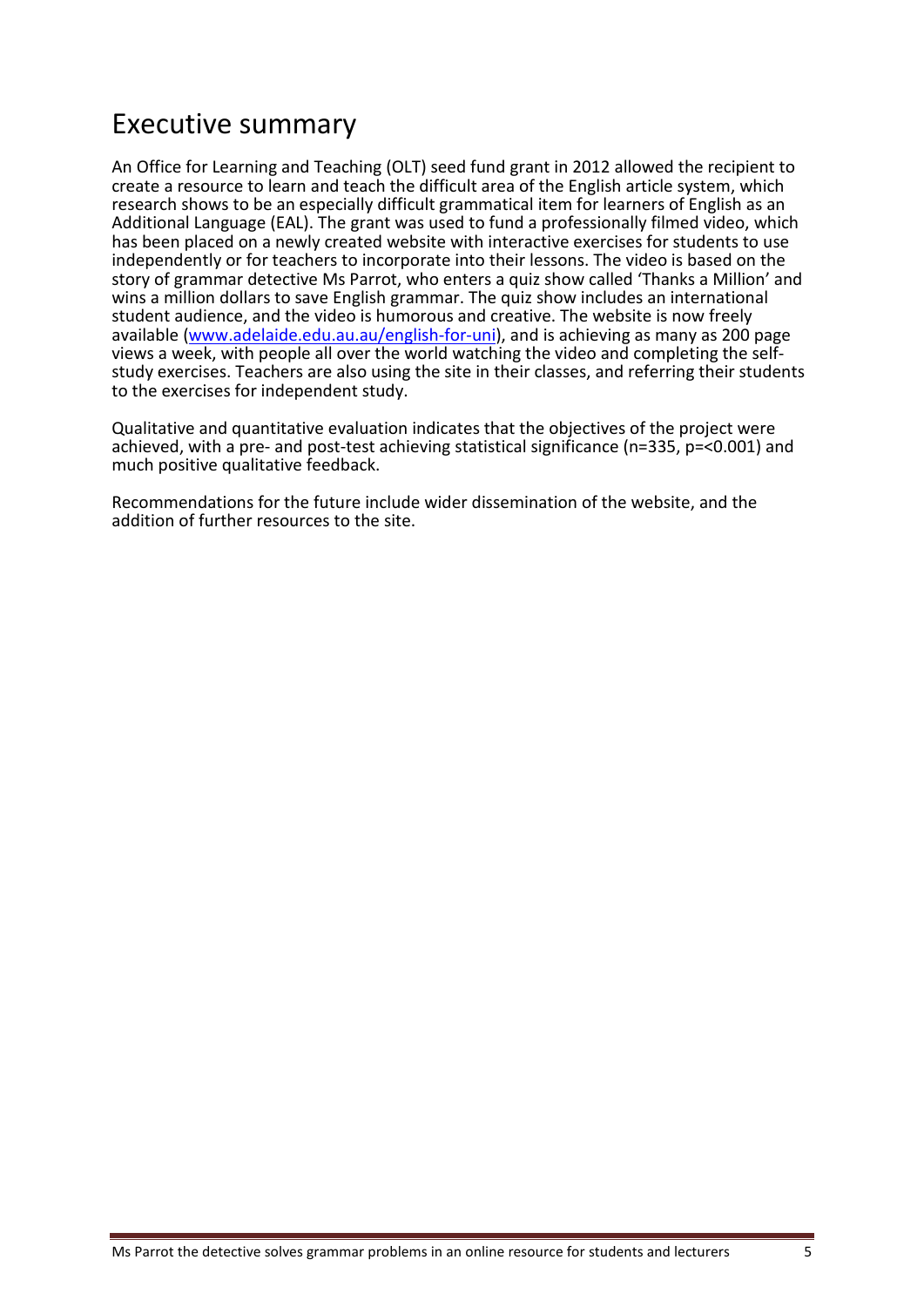## **Table of Contents**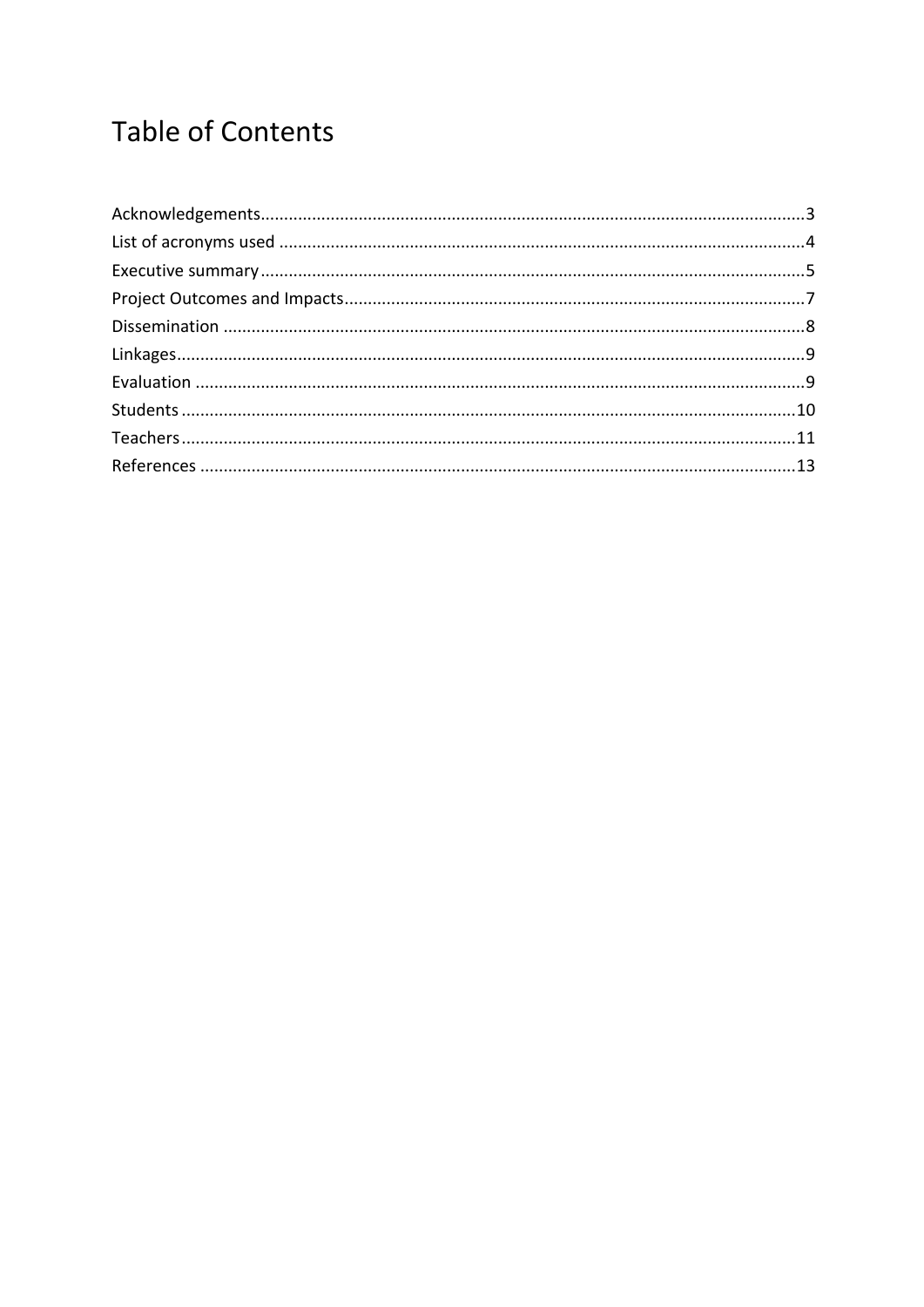## Project Outcomes and Impacts

This project aimed to produce a high quality video and accompanying exercises on a website for use by those learning or teaching English as an Additional Language (EAL). The focus of the materials was the English article system, which research shows to be one of the hardest areas for EAL learners to master (Celce-Murcia & Larsen-Freeman, 1999; Miller, 2005; Miller, 2006). The materials were developed after extensive research on the English article system by the chief investigator (Miller, 2005; Miller, 2006).

The video is based on a story in which grammar detective Ms Parrot wins a million dollars by competing in a game show, and saves the English article system from an anonymous kidnapper. The game show is based on the popular format of "Who Wants to be a Millionaire?", familiar to students from many different countries. The video project thus built on students' existing cultural knowledge to create a shared learning environment (Vygotsky, 1978), in which student and lecturer interaction was enhanced by a learning space constructed via a video story and game show context.

Teachers in English language schools frequently use games and other less 'academic' activities in their lessons, and the literature on using games to teach grammar content in English classes is well attested (see, for example, Celce-Murcia & Hilles, 1998; Ur, 1995). However, less research has been conducted on the use of popular culture in teaching within a university context, although a study by O'Shea (2006) indicates that this is a medium to explore further. There was no previously existing resource of this type for the teaching of grammar, thus the Ms Parrot resource is helping to fill a large gap in the market and contributing to research on the use of popular culture in lectures.

Another key feature of the video was the use of humour. Humour may obviously vary across cultures and should be used carefully in lectures so that students do not feel excluded (Nesi, 2012). Indeed, in one study of 176 students in China, it was found that these students did not engage with humour in the classroom and in fact felt apprehensive (Zhang, 2005). There is also debate over whether the use of humour leads to increased learning (Derks, 2007, p. 212, as cited in Roth, 2008, p. 59), with little evidence so far on either side. Nevertheless, unlike Zhang (2005), Dörnyei (2001, as cited in Wagner & Urios-Aparisi, 2011) suggests that judiciously used humour can in fact lower students' anxiety. This project included questions in its evaluation on the use humour in the video, and the results indicate that humour was a key feature of the video's success (see Evaluation, below). The project has thus helped to fill a gap in research on the use of humour in lectures.

The project supports several key OLT program objectives. The quality of the video aims to raise the profile of teaching in universities and in the general community by providing a resource of commercial quality freely available to potential users. Publication of the results of the project, and dissemination of the website link, will help others to use and embed good practice in Australian higher education institutions. International links have been forged at the CLaSIC conference and through personal responses to List server postings, which it is hoped will result in further collaborations for resources of this nature.

The project prioritises international and intercultural dimensions of language learning support by providing a resource that facilitates EAL students in their English grammar learning and stimulates their desire to learn a difficult but vital area of English.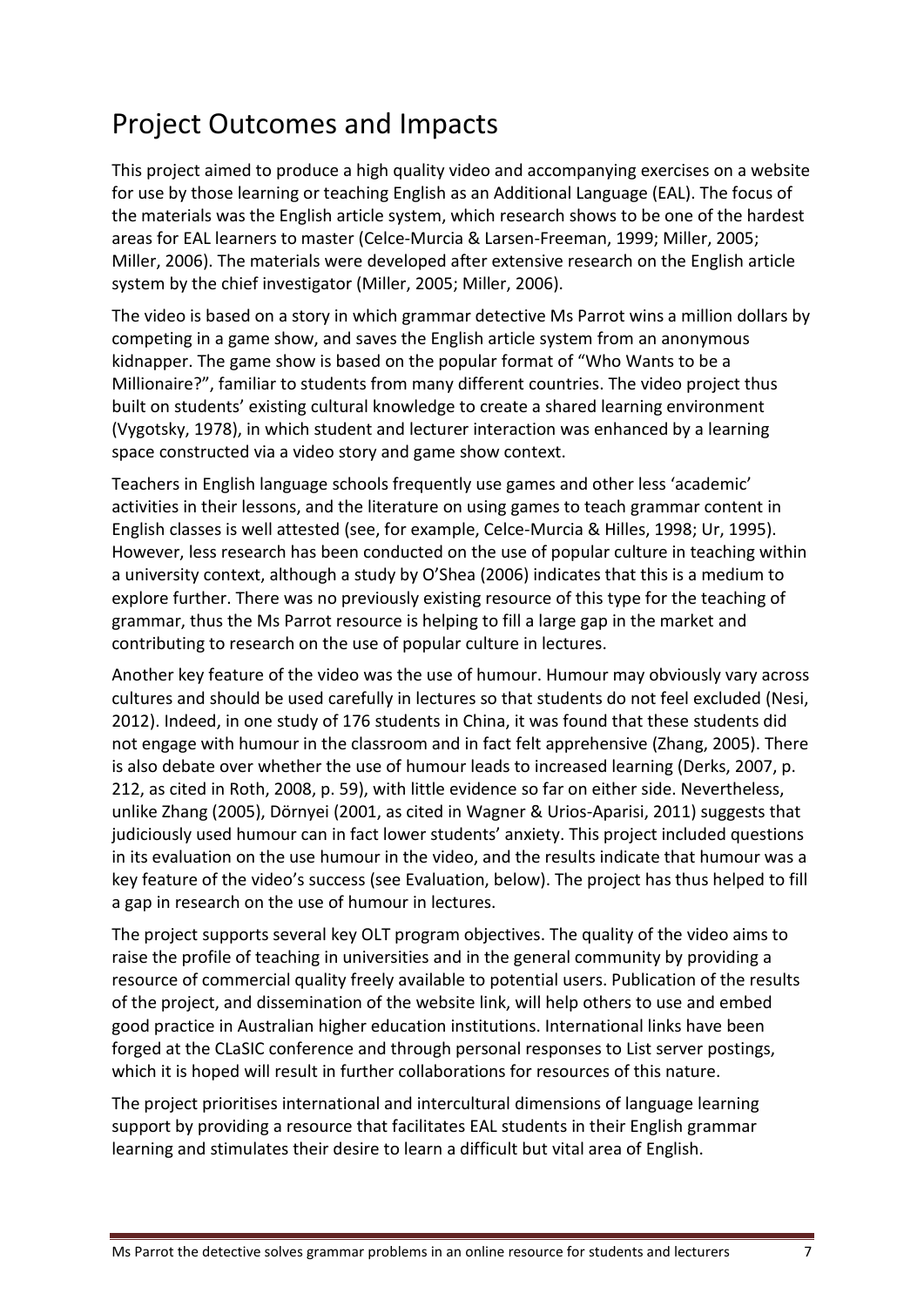Critical factors in the project's success were the expertise of outside consultants. For example, input from the film maker was vital in the quality of the final product and affected the design of the storyline, as he advised on what would look best and what was possible in a video format. Advice and practical help from a university online consultant was invaluable in setting up the website.

The only obstacle to the project's success was the lack of completed online surveys. I had thought that the offer of three iPod Shuffles would entice people to take part in the online evaluation, but it has proved difficult to get people to complete the evaluation form, even when they were personally invited to at the end of a lecture.

Similar projects could be undertaken at other universities if suitable equipment and expertise is available.

#### Dissemination

The video and accompanying exercises are available on a website that is freely accessible to anyone, anywhere in the world: [www.adelaide.edu.au/english-for-uni.](http://www.adelaide.edu.au/english-for-uni) This site was set up so that the project leader, or a replacement, could edit it when necessary, and the level of the website address means that it will not be hidden in another webpage which might disappear if restructuring of a unit or department should occur.

Information about the website has already been made available by dissemination through the Unilearn, AALL (Association of Academic Language and Learning) and EATAW (European Association for the Teaching of Academic Writing) Listservers and The University of Adelaide Staff News. Information has also been posted on the Grammar Gang website and four Linked In group sites: Higher Education Teaching and Learning; TESOL; Think: CLASS (Centre for Learning and Academic Skills Support); and Innovative and Creative Teaching Strategies in Higher Education.

A red carpet première of the video was held at The University of Adelaide in October 2012, attended by many students who participated, members of the School of Education, and the University's Pro Vice-Chancellor (Student Experience). The Head of the School of Education formally presented DVD copies of the video to all the participants.

Information about the project was also disseminated at the AALL symposium held at Swinburne University on 22 and 23 November 2012 and the Adelaide AALL tri-institutional day on 29 November 2012. I also presented a paper on the video at an intercultural language and communication conference (CLaSIC 2012) in Singapore on 6 December 2012, giving out free copies of the DVD there, as well as promotional flyers.

A book chapter on the pilot project leading up to the production of the video has been submitted to a peer reviewed book of selected papers from the CLaSIC conference, and is currently being reviewed. Data analysis is nearly completed based on a lecture given to 335 international students at which a pre-test and post-test were given and the video was used as the only teaching material. This analysis is in the process of being written up and the paper will be submitted to a peer reviewed international journal. A further paper on the use of articles in English will also be submitted for peer review to another international journal.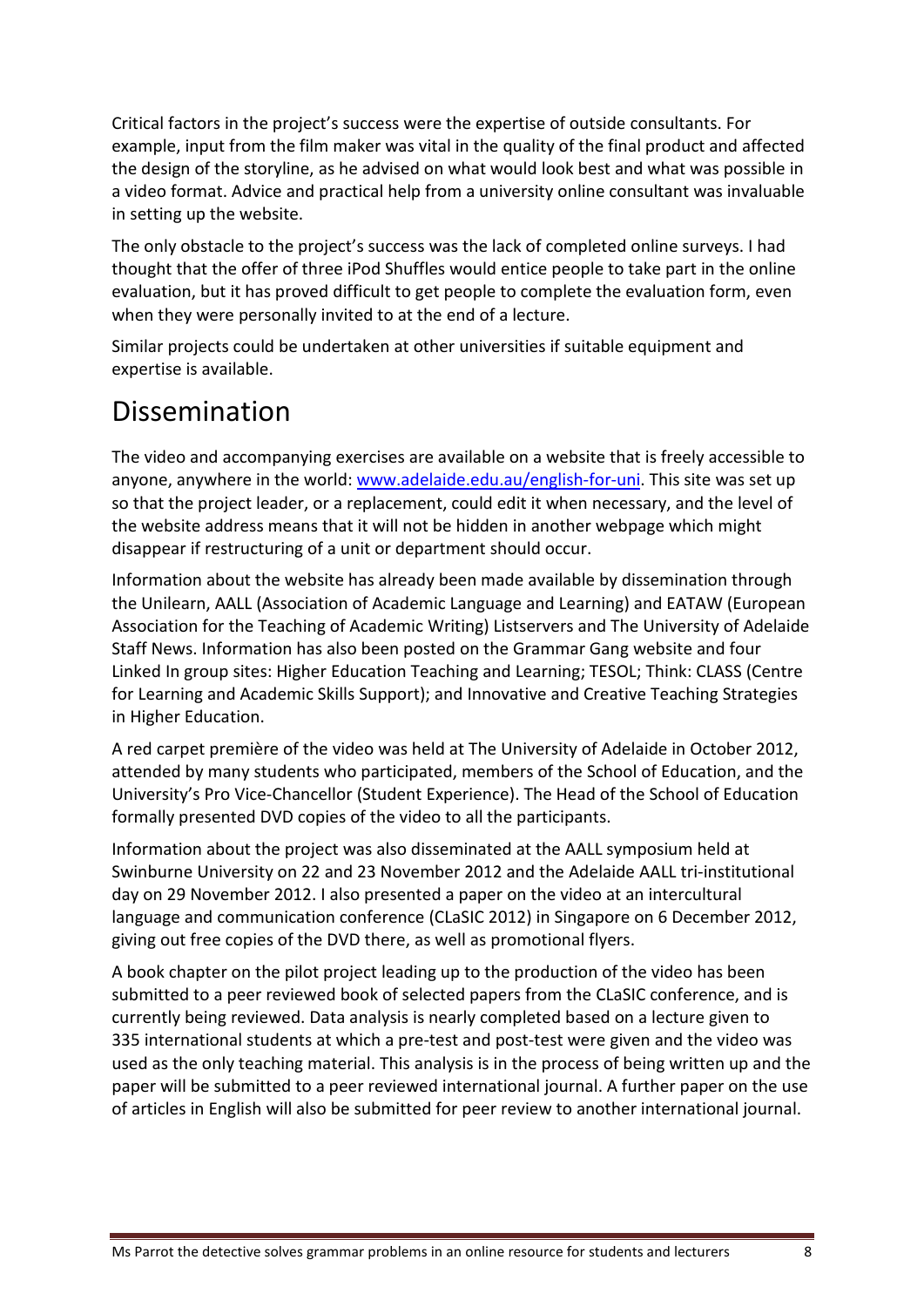## Linkages

As a result of the project, further ideas for videos are emerging with other language lecturers at the University, in the areas of French and Japanese. These will be piloted at a later date and possibly become grant applications in their own right. Links are also being established with staff at other universities, such as the University of Bergen in Norway, where staff have produced an excellent video on plagiarism.

# Evaluation

The usefulness of the video of a teaching tool was evaluated in a lecture given to 335 international students who had recently arrived in Australia. Ethics approval was obtained for this study. The students were given two pre-tests, the first consisting of an exercise in which 16 spaces indicated potential gaps where articles (a/an/the) needed to be included; the second test had four articles missing, but no gaps were indicated. The second test was therefore much harder, as the students had to decide not only which article to use, but also when to put an article. The students completed the pre-tests and then watched the whole Ms Parrot video (totalling 27 minutes) on a large screen in a lecture theatre, with no extra commentary from the lecturer. They then completed the post-test exercises, which were identical to the pre-test exercises. There was a significant improvement in the mean number of correct scores for the gap-fill exercise from time 1 (*M* = 11.86, *SD* = 2.03) to time 2 (*M* = 12.53, *SD* = 2.30; *t*(330) = -5.28, *p* < .001). There was also a significant improvement in the mean number of correct scores for the non-gap exercise from time 1 (*M* = 2.10, *SD* = 1.21) to time 2 (*M* = 2.42, *SD* = 1.67; *t*(328) = -5.06, *p* < .001). These results were very encouraging, showing that the instruction in the video made a statistically significant improvement to their use of English articles in the two tests.

The video and website have also been evaluated through an online evaluation, so far completed by 17 students and 6 teachers in various countries. Because a pre- and post-test were conducted in a lecture featuring the video I did not ask those 335 students to evaluate the resource at the same time, as I did not want to over-burden them in the space of a 1 hour lecture. I had thought they would visit the website and complete the survey there with the incentive of winning an iPod Shuffle, but this was not effective and I was disappointed in the number of surveys eventually returned. The results of these surveys were nevertheless very encouraging, with students and teachers enjoying the humour and the characters, and finding the resource very useful for marking the grammatical subject matter interesting.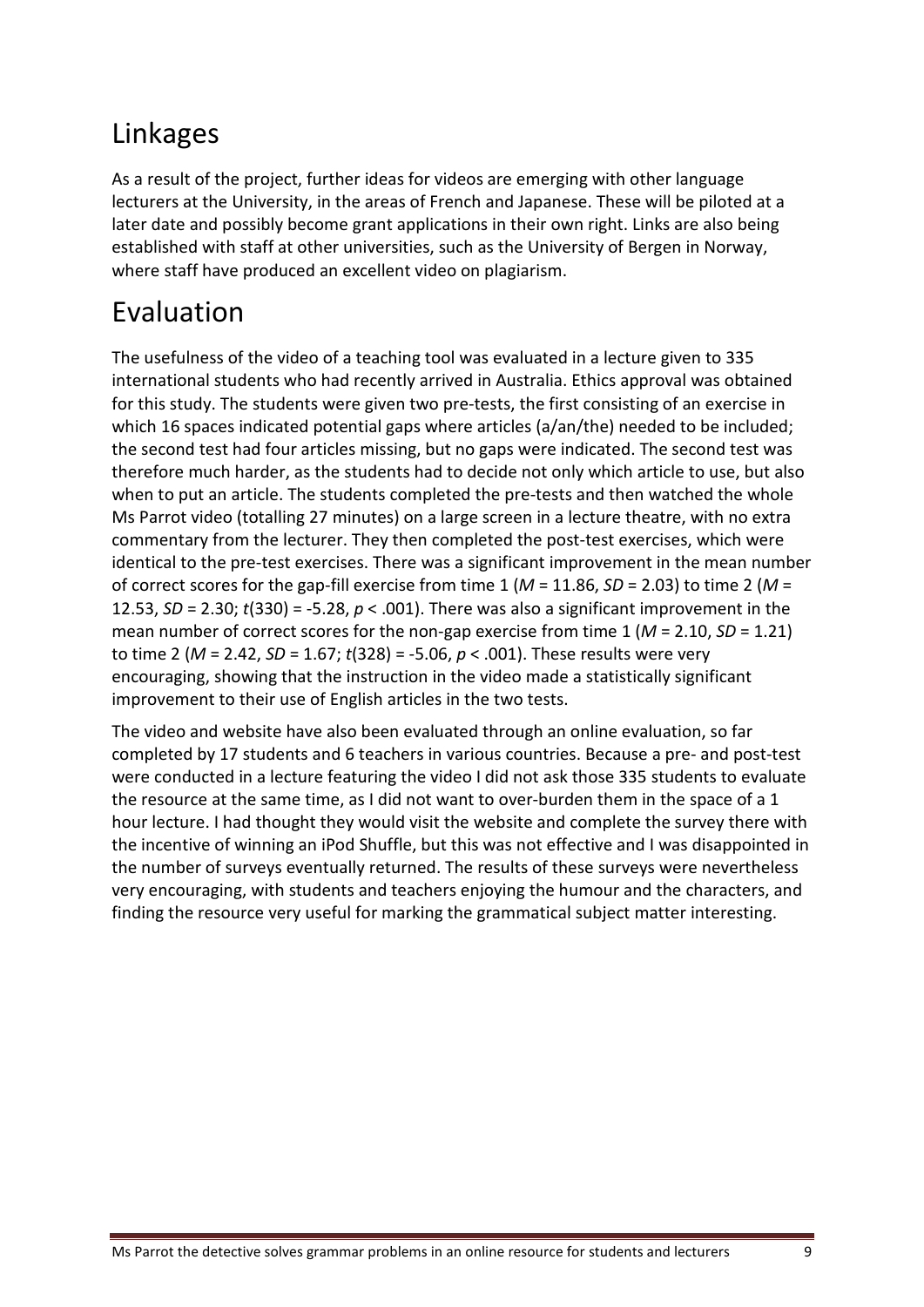## Students

Students particularly valued the humour and clear explanations provided in the video (see Table 1).

|                                    | <b>Strongly</b><br>agree | <b>Agree</b> | <b>Undecided</b> | <b>Disagree</b> | <b>Strongly</b><br>disagree |
|------------------------------------|--------------------------|--------------|------------------|-----------------|-----------------------------|
| This video stimulates my interest  |                          |              |                  |                 |                             |
| in learning about the English      | 64.7%                    | 29.4%        | 5.9%             | $0.0\%$         | 0.0%                        |
| article system                     |                          |              |                  |                 |                             |
| This video provides clear          | 76.5%                    | 23.5%        | 0.0%             | 0.0%            | 0.0%                        |
| explanations                       |                          |              |                  |                 |                             |
| The use of humour in the video     |                          |              |                  |                 |                             |
| stimulated my interest in the      | 52.9%                    | 41.2%        | 0.0%             | 5.9%            | 0.0%                        |
| grammar content                    |                          |              |                  |                 |                             |
| The use of humour in the video     | 47.1%                    | 35.3%        | 11.8%            | 5.9%            | 0.0%                        |
| made me feel more relaxed;         |                          |              |                  |                 |                             |
| The detective story made the       |                          |              |                  |                 |                             |
| grammar content more               | 47.1%                    | 35.3%        | 5.9%             | 11.8%           | 0.0%                        |
| interesting                        |                          |              |                  |                 |                             |
| The quiz show made the             |                          |              |                  |                 |                             |
| grammar content more               | 52.9%                    | 29.4%        | 11.8%            | 5.9%            | 0.0%                        |
| interesting                        |                          |              |                  |                 |                             |
| This video has helped me to        |                          |              |                  |                 |                             |
| reflect on the use of articles in  | 52.9%                    | 47.1%        | 0.0%             | 0.0%            | 0.0%                        |
| English                            |                          |              |                  |                 |                             |
| This video will help me to use     |                          |              |                  |                 |                             |
| articles correctly when I speak or | 58.8%                    | 35.3%        | 5.9%             | 0.0%            | 0.0%                        |
| write English in                   |                          |              |                  |                 |                             |
| future                             |                          |              |                  |                 |                             |

Table 1: Online evaluation of the video website by students (n=17)

Qualitative feedback included comments such as:

- It was not boring and want to watch again and again.
- All the people in this video are so lovely with such good talents in acting.
- The video described a whole story, I think it was complete and have made audiences have interested to watch it to the end.
- The teaching point is made in a creative way; simplify the complexity of the use of articles; easy to follow the whole story.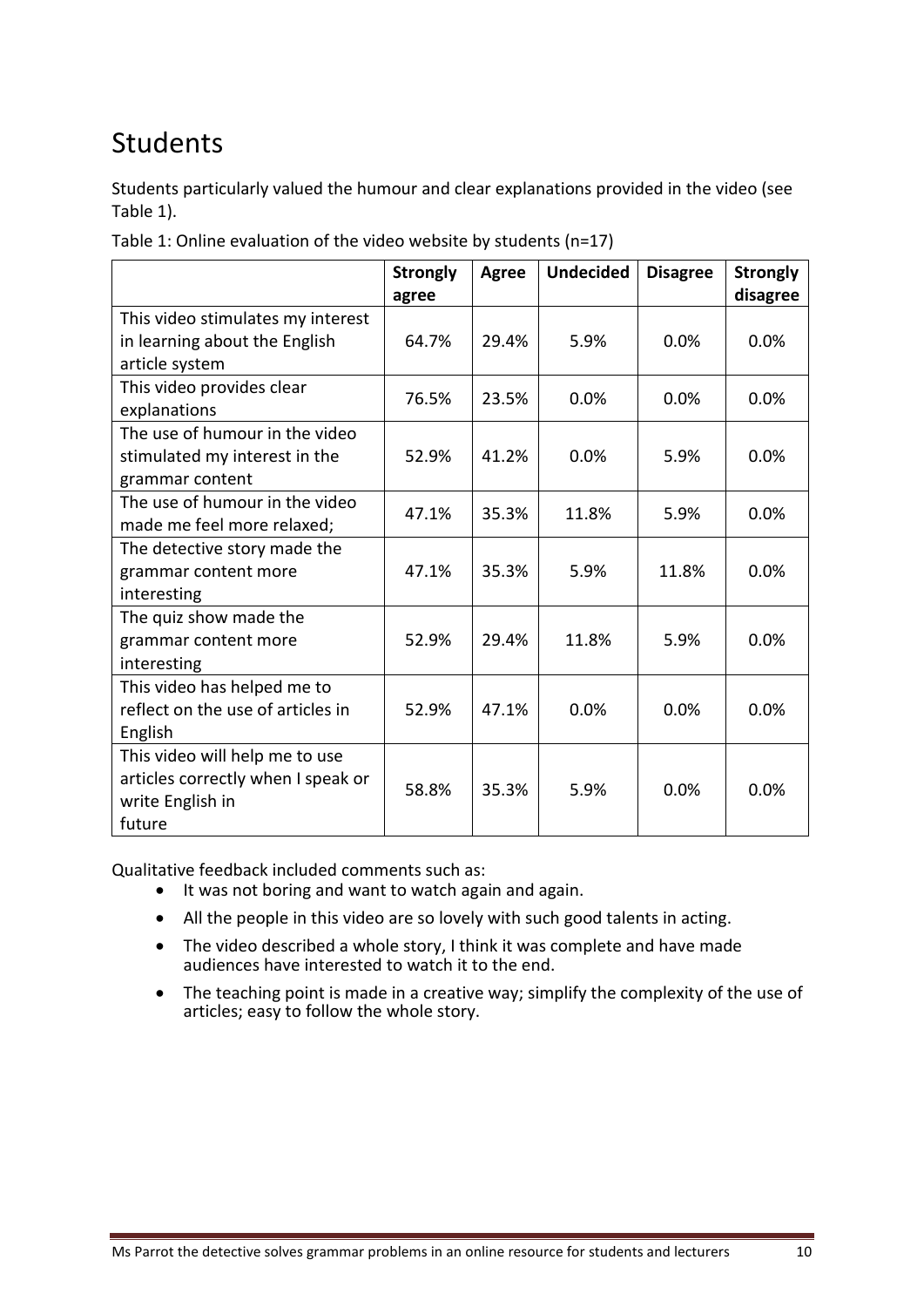### Teachers

Only six teachers have so far completed the online survey. Their answers are shown in Table 2.

|                                   | <b>Strongly</b><br>agree | <b>Agree</b> | <b>Undecided</b> | <b>Disagree</b> | <b>Strongly</b><br>disagree |
|-----------------------------------|--------------------------|--------------|------------------|-----------------|-----------------------------|
| This video stimulates my interest |                          |              |                  |                 |                             |
| in teaching the English article   | 33.3%                    | 50%          | 0.0%             | 16.7%           | 0.0%                        |
| system                            |                          |              |                  |                 |                             |
| This video provides clear         | 50%                      | 33.3%        | 16.7%            | 0.0%            | 0.0%                        |
| explanations                      |                          |              |                  |                 |                             |
| The use of humour in the video    |                          |              |                  |                 |                             |
| stimulated my interest in the     | 40%                      | 60%          | 0.0%             | 0.0%            | 0.0%                        |
| grammar content                   |                          |              |                  |                 |                             |
| The use of humour in the video    | 33.3%                    | 50%          | 16.7%            | 0.0%            | 0.0%                        |
| made me feel more relaxed;        |                          |              |                  |                 |                             |
| The detective story made the      |                          |              |                  |                 |                             |
| grammar content more              | 33.3%                    | 33.3%        | 33.3%            | 0.0%            | 0.0%                        |
| interesting                       |                          |              |                  |                 |                             |
| The quiz show made the            |                          |              |                  |                 |                             |
| grammar content more              | 66.7%                    | 33.3%        | 0.0%             | 0.0%            | 0.0%                        |
| interesting                       |                          |              |                  |                 |                             |
| The quiz show was an effective    |                          |              |                  |                 |                             |
| way to help me think about        | 66.7%                    | 16.7%        | 0.0%             | 16.7%           | 0.0%                        |
| correct article use               |                          |              |                  |                 |                             |
| This video has helped me to       |                          |              |                  |                 |                             |
| teach the use of articles in      | 50%                      | 33.3%        | 16.7%            | 0.0%            | 0.0%                        |
| English                           |                          |              |                  |                 |                             |

Table 2: Online evaluation of the video website by teachers (n=6)

The teachers in the survey obviously enjoyed the use of humour, and thought that the quiz show was an effective vehicle for the teaching material. Qualitative feedback also showed that they valued the production quality. Their suggestions for how they used or would use the material in their own teaching included:

- elicited rules for articles; presented video Mrs P.; students worked individually; students pooled answers and completed online; students did quiz in groups
- To present articles in a more interesting way than through a gapfill on paper.
- I'm going to give my students the link so they can practice at home (we do not have access to the internet in the classroom). I might use the ppt presentation in class.

A number of DVDs have in fact been created, and are freely available to anyone who is unable to use the Internet version in class.

The project leader has also received many emails from teachers in different countries who have used the website and found it a valuable resource, with comments such as this one from a lecturer in Germany:

• Thank you very much for providing the link to your website. I would like to congratulate you on the very approachable style of the website and the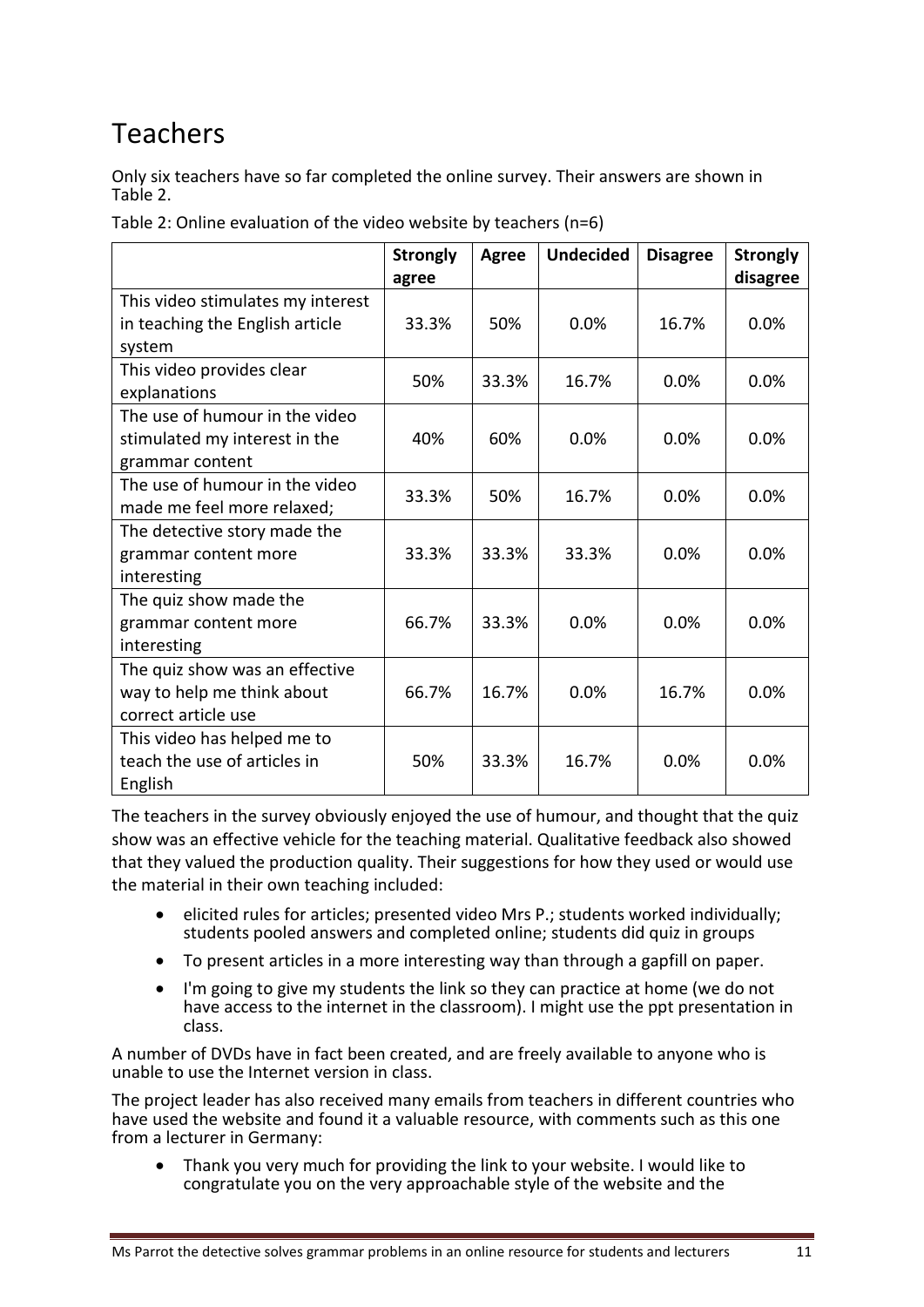clever invention of Ms Parrot (I am not sure though if Hercule would be amused about such stiff competition). I will definitely include your website in my lectures as a reference on online exercises and look forward to the expansion of your website.

Google Analytics were started for the website in January 2013, showing as many as 200 page views a week from a wide variety of countries

It is thus clear that the video and website are making an impact in the English teaching sector, both in Australia and overseas, and helping to fill a gap in the market by providing high quality, innovative, well-researched teaching materials in an engaging and creative format.